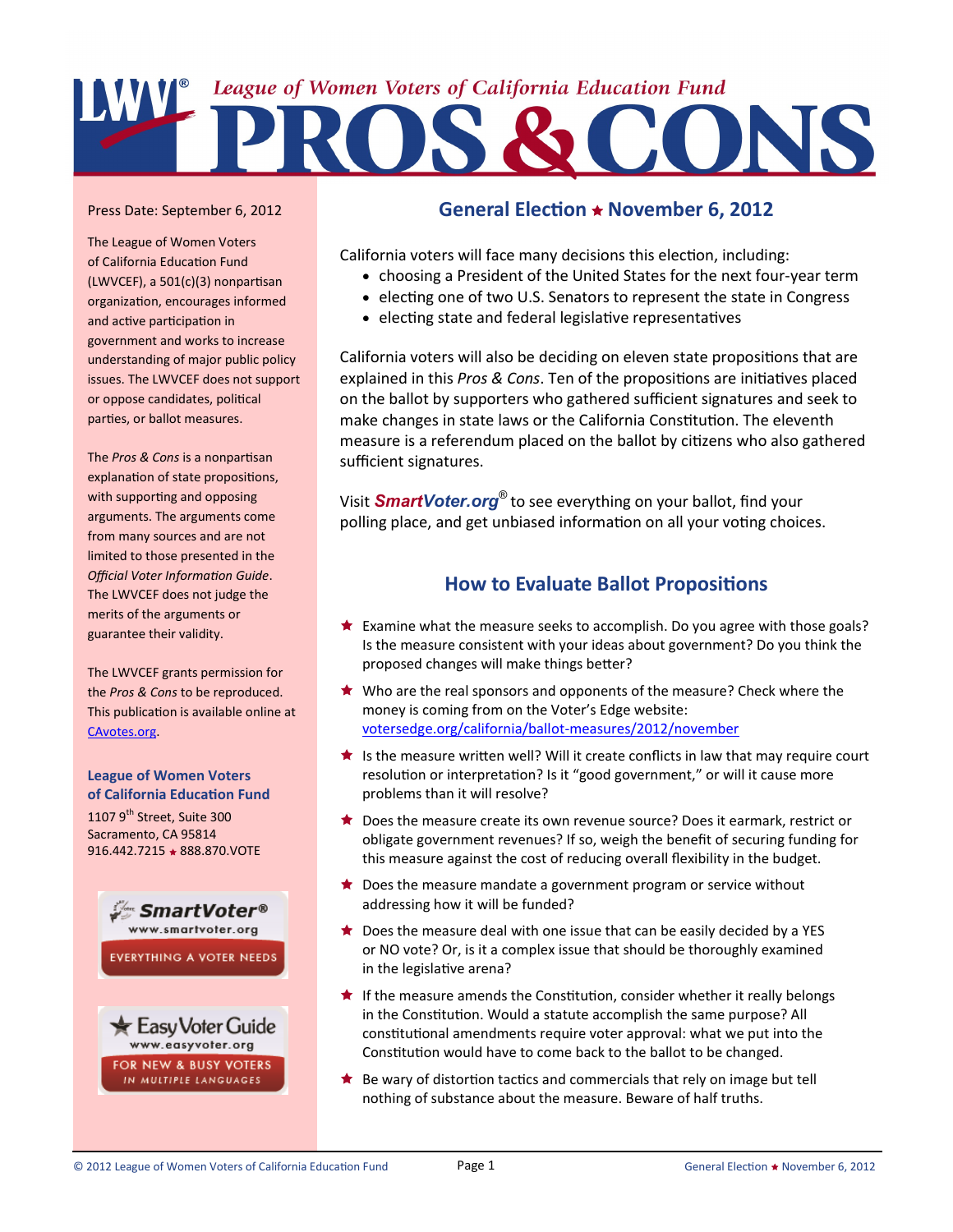# **Temporary Taxes to Fund Education. Guaranteed Local Public Safety Funding.**

**THE QUESTION:** *Should the California Constitution be amended to (a) temporarily increase sales and personal income tax rates; (b) guarantee certain revenue transfers to local governments; and (c) eliminate state funding of certain mandates to local governments?* 

## **THE SITUATION**

*Temporary Taxes:* The state General Fund's three largest revenue sources are the sales tax, the personal income tax (PIT), and the corporate income tax. Prop 30's temporary tax increases, described below, are already part of the state's 2012-13 budget, together with mandatory spending reductions ("trigger cuts") if it fails to pass.

*Revenue Transfers:* In 2011, several programs were transferred from the state to local governments, including certain prison, parole and substance abuse treatment programs, together with annual revenue transfers to local governments of approximately \$6 billion.

### **THE PROPOSAL**

Prop 30 would increase the sales tax rate by one-quarter cent (0.25%) for calendar years 2013-2016. It would also increase the maximum 9.3% PIT rate in stages up to 12.3% (on incomes of \$500,000 for single filers, \$1,000,000 for joint filers) for calendar years 2012-2018. The existing additional 1% tax applicable to annual income over \$1 million (with the revenue dedicated to mental health services) would continue to apply. The new revenues would provide generally unrestricted K-14 educational funding, and also benefit the General Fund.

Prop 30 would require that the state continue to fund the 2011 transferred programs, and that this funding be excluded from the calculation of the revenues going to schools under the Prop 98 minimum education funding guarantee.

Finally, Prop 30 would eliminate the state's normal reimbursements to local governments for the costs of certain open and public meeting requirements of the Brown Act.

### **FISCAL EFFECTS**

In years when both tax increases would be in effect (2012- 13 through 2016-17), annual revenues would increase by approximately \$6 billion; in other years the revenues would be lower due to the phasing in/out of the tax increases. Actual revenues could fluctuate significantly from these

projections because they largely come from the PIT increases.

As noted, the 2012-13 budget already relies on the Prop 30 revenues to fund various state programs, including particularly K-14 educational funding. Prop 30's revenues would also be available to help fund the state budgets through 2018-19. Future actions of the Legislature and the Governor would determine the specific use of these funds.

If Prop 30 fails, the 2012-13 budget plan requires that the state's spending be reduced by \$6 billion, almost entirely in K-14 education and public universities. These reductions could result in shorter instructional years and lower community college enrollment, as well as greater deferral of Prop 98 funding for K-14 education.

It is not possible to determine the fiscal impact of the local government funding provisions, which would depend on future events.

### **SUPPORTERS SAY**

- $\star$  Prop 30 is the only initiative which protects school and safety funding and addresses the state's chronic budget mess.
- $\bigstar$  Prop 30's taxes are temporary, balanced and necessary for vital services.

### **OPPONENTS SAY**

- $\star$  Prop 30 is a shell game; there are no assurances that tax increases will actually benefit classrooms.
- $\bigstar$  Politicians and special interests want to continue their out-of-control spending, but not make meaningful reforms.

### **FOR MORE INFORMATION**

- **Supporters:** Yes on Prop. 30—to Protect our Schools and Public Safety, a broad coalition of business, labor, law enforcement, teachers and Governor Brown. [www.YesOnProp30.com](http://www.yesonprop30.com)
- **Opponents:** No on 30—Californians for Reforms and Jobs, Not Taxes, a coalition of taxpayers and small businesses. [www.ReformsAndJobsNotTaxes.com](http://www.reformsandjobsnottaxes.com)

# **Conflicting Propositions on This Ballot**

Propositions 30 and 38 contain conflicting tax-increase provisions. If both measures pass, the propositions specify the following: Prop 30 provides that, if it passes with a greater number of votes, nothing in Prop 38 would go into effect. Prop 38 provides that, if it passes with a greater number of votes, the tax-increase provisions of Prop 30, and the additional funding for the budget, would not go into effect. Any provisions of Prop 30 not related to tax increases would still go into effect.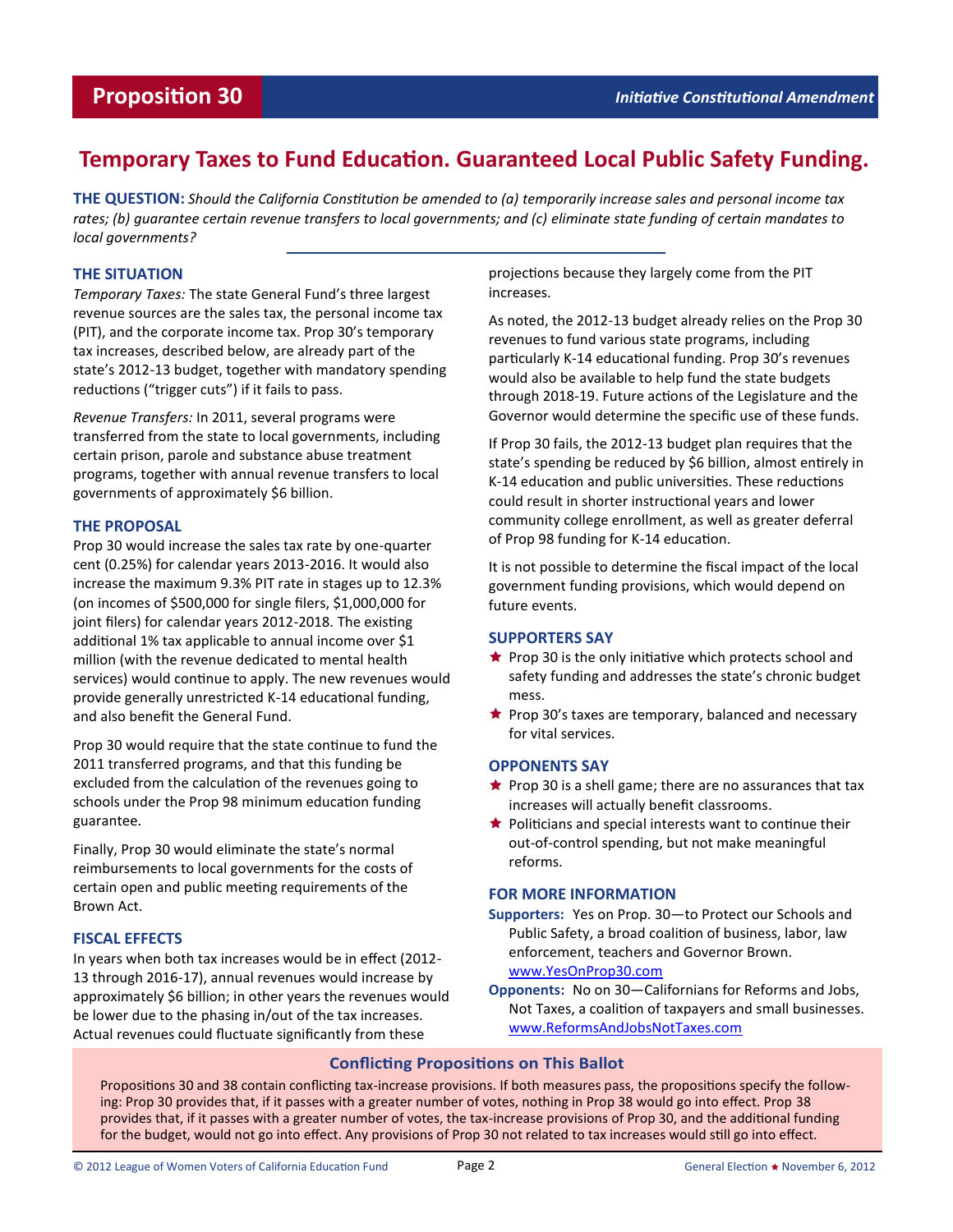# **State Budget. State and Local Government.**

**THE QUESTION:** *Should the state Constitution and state law be amended to require government performance reviews and two-year budget cycles, to prohibit the Legislature from creating certain expenditures unless offsetting revenues or spending cuts are identified, and to make changes in certain responsibilities of local government, the Legislature and the Governor?* 

### **THE SITUATION**

Each year, the Legislature and the Governor approve that year's state budget bills, which provide for spending from the state's General Fund and other state accounts. While the Constitution does not mandate how each law is to be financed, it does require that the state's overall budget be balanced each year. The annual state budget may be passed by a simple majority in each house of the Legislature, but any tax increase requires approval by twothirds of the members of each house.

The Governor may declare a fiscal emergency and call the Legislature into special session if he or she determines the state is facing large revenue shortfalls or spending overruns. However, the Governor's powers to cut state spending are very limited.

Largely due to decreasing state revenues, California has endured a structural budget deficit since 2007 and has the lowest credit rating of any state in the nation.

### **THE PROPOSAL**

Among its many provisions, Prop 31 would require twoyear budget cycles and performance reviews and would create measures for state and local program accountability. It would prohibit the state Legislature from passing certain bills that reduce revenues or increase expenditures by more than \$25 million annually unless offsetting revenues or spending cuts are identified. It would permit the Governor to cut the budget unilaterally during declared fiscal emergencies if the Legislature fails to act. It would create mechanisms for increased local government cooperation, transferring some state revenues to local governments with

plans to coordinate services and giving them the power to alter procedures for carrying out state statutes or regulations that would otherwise restrict their ability to coordinate services.

## **FISCAL EFFECTS**

Prop 31's provisions relating to enhanced local government activities would likely result in decreased state revenues and commensurate increases in local revenues, probably in the range of about \$200 million annually beginning in 2013- 14. The fiscal effects of other provisions of Prop 31 cannot be predicted.

## **SUPPORTERS SAY**

- $\star$  Prop 31 forces politicians to finally live within their means and holds them accountable for their actions.
- $\bigstar$  Prop 31 requires a real balanced budget and stops billions of dollars from being spent without public review or citizen oversight.

### **OPPONENTS SAY**

- $\star$  Prop 31 is poorly written and contradictory and will lead to lawsuits and confusion instead of reform.
- $\star$  Prop 31 will shift \$200 million from education and other vital functions to fund experimental county programs.

# **FOR MORE INFORMATION**

- **Supporters:** Taxpayers for Government Accountability [www.AccountableCA.org](http://www.accountableca.org)
- **Opponents:** Californians for Transparent and Accountable Government *(No campaign contact information was available at*

*press time)*



# **More information is only a mouse-click away**

Visit our website, **[CAvotes.org](http://www.CAvotes.org)**, for more information about the ballot measures, answers to your questions about voting, and a wealth of information on government and public policy. You can see a list of local Leagues in your community, many of which provide ballot measure speakers and candidate forums. We encourage you to sign up and become a member, and to donate or volunteer.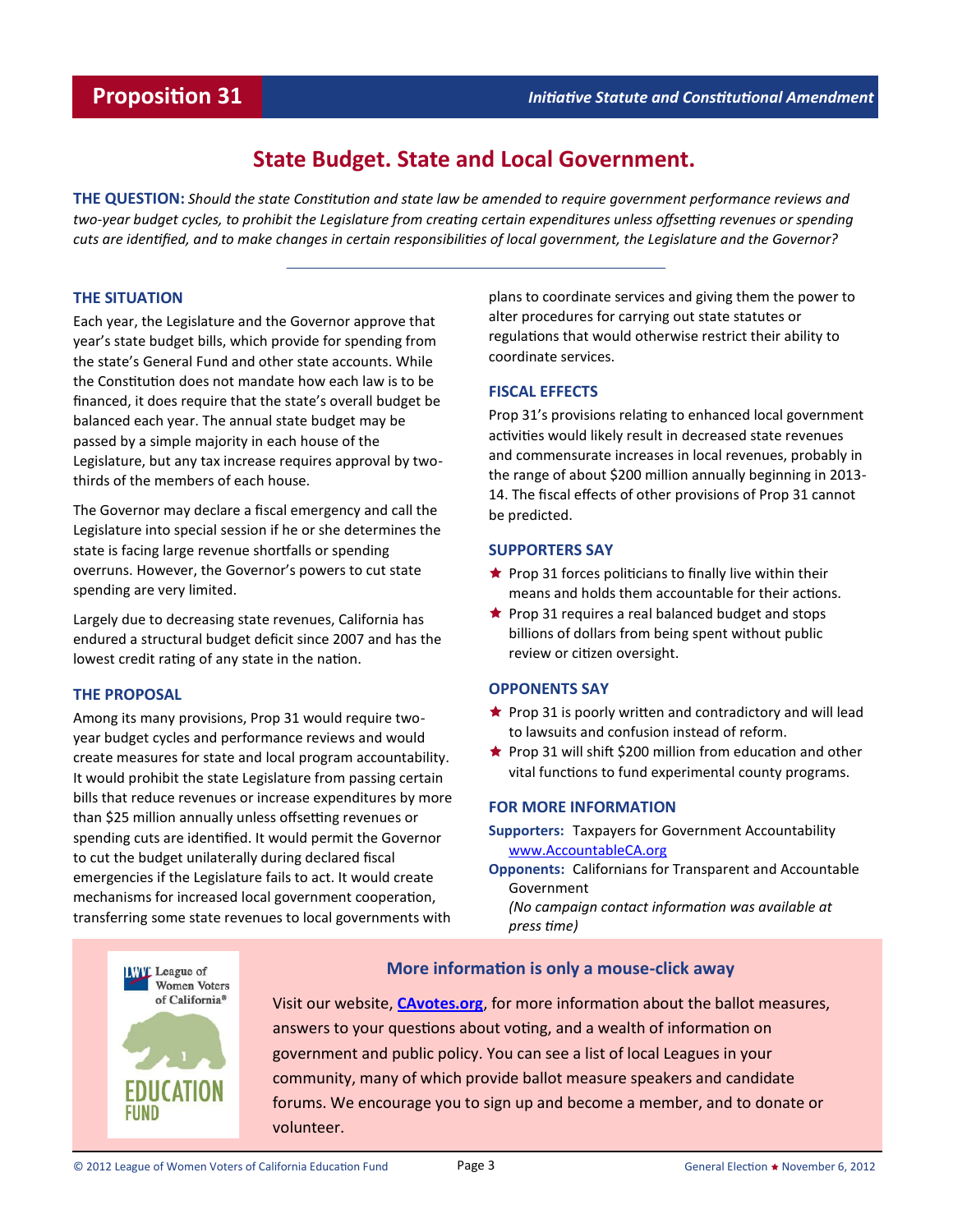# **Political Contributions by Payroll Deduction. Contributions to Candidates.**

**THE QUESTION:** *Should unions, corporations, government contractors and state and local government employers be prohibited from using payroll-deducted funds, or in some instances their own funds, for political expenditures?*

### **THE SITUATION**

California and many local governments have laws covering campaign finance and related disclosure requirements, which are applicable to state and local candidates and ballot measures, but not to federal officials. Under state campaign finance laws there are three types of political spending: (1) *political contributions,* which include giving money, goods or services directly to a candidate, at the request of a candidate, or to a committee that supports or opposes a candidate or ballot measure; (2) *independent expenditures,* which are funds spent to support or oppose a candidate or ballot measure, but not coordinated with a candidate or a committee that supports or opposes a candidate or ballot measure; (3) *other political spending,* which is spending by an organization to communicate political endorsements to its members, employees or shareholders. There are various limits imposed on political contributions, but no such limits on independent expenditures or other political spending.

Many unions use some of the funds received through payroll deductions to make contributions to state and local candidates or candidate/ballot measure committees, or to make independent expenditures in political campaigns. Other than unions, few, if any, organizations currently use payroll deductions to finance political spending in California.

### **THE PROPOSAL**

Prop 32 would prohibit all organizations from using funds derived from payroll deductions for all political spending, including making contributions to state and local candidates or candidate/ballot measure committees, or making independent expenditures. It would also prohibit corporations and unions from making political contributions to candidates and their committees from their own funds, but would not prohibit them from contributing funds to ballot measure committees. The prohibition also would not affect

a corporation or union's ability to spend money on independent expenditures so long as the union or corporation does not do so using payroll deductions. Prop 32 also would prohibit government contractors (including public sector labor unions) from making contributions to elected officials who play a role in awarding any contracts, from the time the contract is being considered to the date the contract expires. None of the foregoing restrictions would affect campaign spending for federal offices such as President of the United States or members of Congress.

# **FISCAL EFFECTS**

There would be increased costs to the state to investigate alleged violations of the law and to respond to requests for advice. Combined, these costs could exceed \$1 million annually.

### **SUPPORTERS SAY**

- $\star$  Prop 32 prohibits money for political purposes from being deducted from employees' paychecks without their permission.
- $\star$  Prop 32 prohibits both corporate and union special interest contributions to politicians.

# **OPPONENTS SAY**

- ★ 99% of California corporations don't use payroll deductions for political contributions, so Prop 32 would only affect unions.
- $\bigstar$  Business Super PACs and independent expenditure committees are exempt from Prop 32's controls.

### **FOR MORE INFORMATION**

- **Supporters:** Yes on 32—Stop Special Interest Money Now. Supported by small business owners, farmers, educators, and taxpayers • [www.YesProp32.com](http://www.yesprop32.com)
- **Opponents:** No on 32, sponsored by individuals opposed to special exemption from campaign finance rules for corporate special interests • [www.VoteNoOn32.com](http://www.votenoon32.com)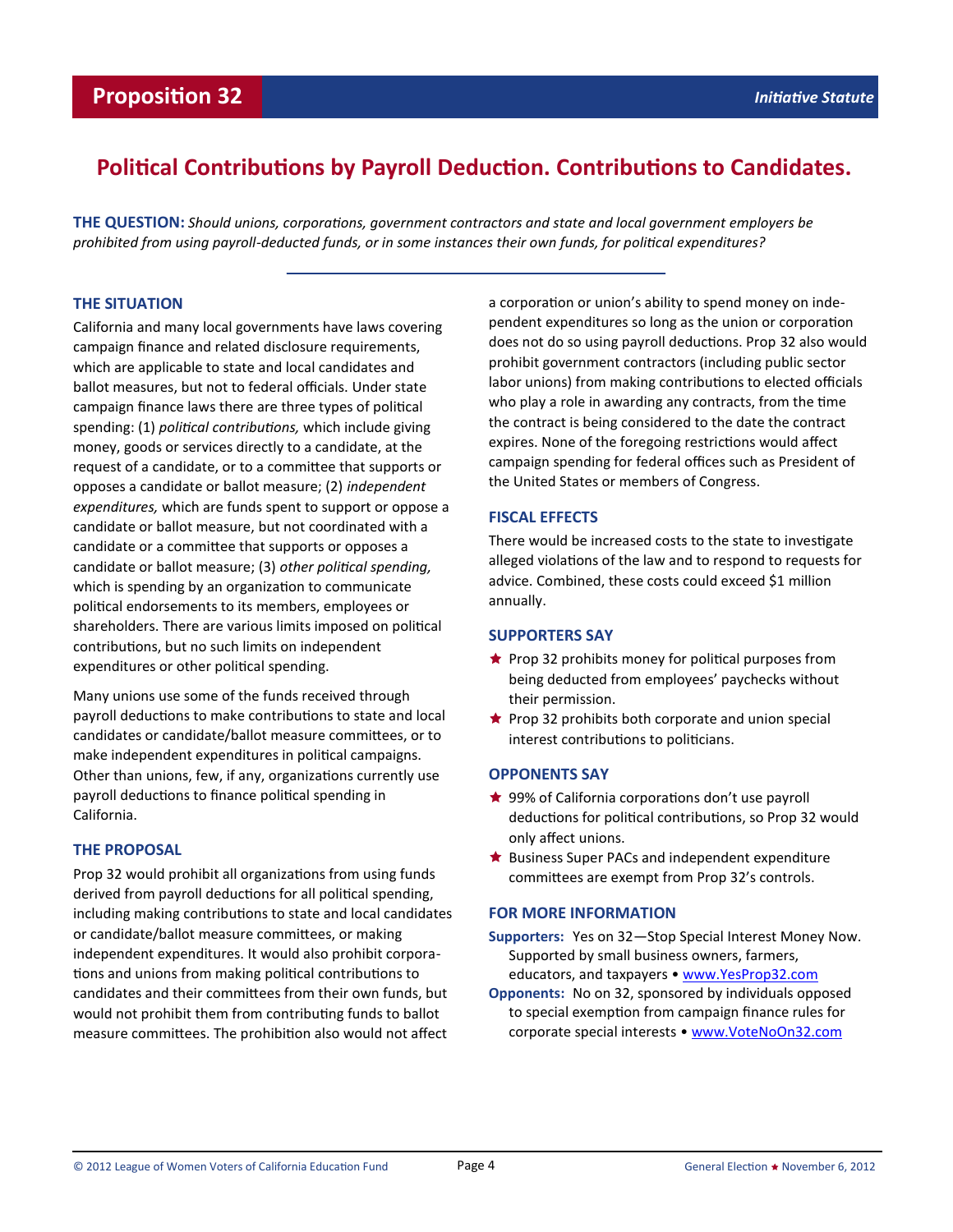# **Auto Insurance Companies. Prices Based on Driver's History of Insurance Coverage.**

**THE QUESTION:** *Should automobile insurance companies be permitted to offer a discount to drivers who have continuously maintained their insurance coverage, even if they change their insurance company?* 

### **THE SITUATION**

California regulation of auto insurance was established by Proposition 103 in 1988. It requires that rates and premiums be set by three factors in decreasing order of importance (1) driving safety record; (2) number of miles driven each year; and (3) number of years the insured has been driving. Proposition 103 prohibits insurance companies from using the absence of a prior insurance policy as a factor in rate-setting. Insurance companies can offer a "continuous coverage" or "loyalty" discount to customers insured by their company for a specified length of time, but are prohibited from offering this kind of discount to new customers who switch to them from other insurers.

California insurance companies pay an insurance premium tax instead of the corporation income tax; in 2011, this tax amounted to about \$500 million, paid into the state general fund.

### **THE PROPOSAL**

Proposition 33 is similar to Proposition 17, which was defeated at the polls in June 2010. It would allow insurance companies to offer a "continuous coverage" or "loyalty" discount to new customers who switch their coverage from a different company, as long as the customers had maintained continuous coverage with their former company. Continuous coverage would still apply to those whose lapses in coverage were (a) no longer than 90 days in the past 5 years for any reason; (b) no longer than 18 months because of loss of employment due to layoff or furlough; or (c) due to active military service. Children of driving age residing with a parent could qualify for the discount based on the parent's eligibility. Drivers who were insured at

some time during the immediate past five years but do not meet the above criteria would receive a proportional discount based on the number of years during which they were insured.

## **FISCAL EFFECTS**

The additional continuous coverage discounts could reduce the amount of premium revenue received by the state, but that would generally be made up by additional premiums paid by those not eligible for such discounts. The net impact on state insurance premium revenues probably would not be significant.

### **SUPPORTERS SAY**

- $\bigstar$  Prop 33 allows drivers to shop for a better insurance deal by continuing to receive "continuous coverage" discounts when they change insurance carriers.
- $\star$  Prop 33 will result in more competition between insurance companies, resulting in better insurance rates for drivers.

### **OPPONENTS SAY**

- $\star$  Prop 33 will allow insurance companies to increase the cost of insurance to drivers who have not maintained continuous coverage.
- $\bigstar$  Drivers with perfect driving records would pay an unfair penalty if they have not had continuous coverage in the past.

### **FOR MORE INFORMATION**

- **Supporters:** Yes on 33—2012 Auto Insurance Discount Act [www.YesProp33.com](http://www.yesprop33.com)
- **Opponents:** Consumer Watchdog Campaign [www.StopProp33.org](http://www.stopprop33.org)

# **Looking for more information on the propositions?**

- **Official Voter Information Guide** [voterguide.sos.ca.gov](http://www.voterguide.sos.ca.gov) Read nonpartisan analysis, arguments for and against, and even the full text of the proposed law.
- **Voter's Edge** [votersedge.org/california/ballot](http://votersedge.org/california/ballot-measures/2012/november)-measures/2012/november Look up who is giving money to the YES and NO campaigns. Find out which campaigns have money to spend.
- **SmartVoter.org** Nonpartisan Election Information at [SmartVoter.org](http://www.smartvoter.org) Type in your address for comprehensive information about everything on your ballot.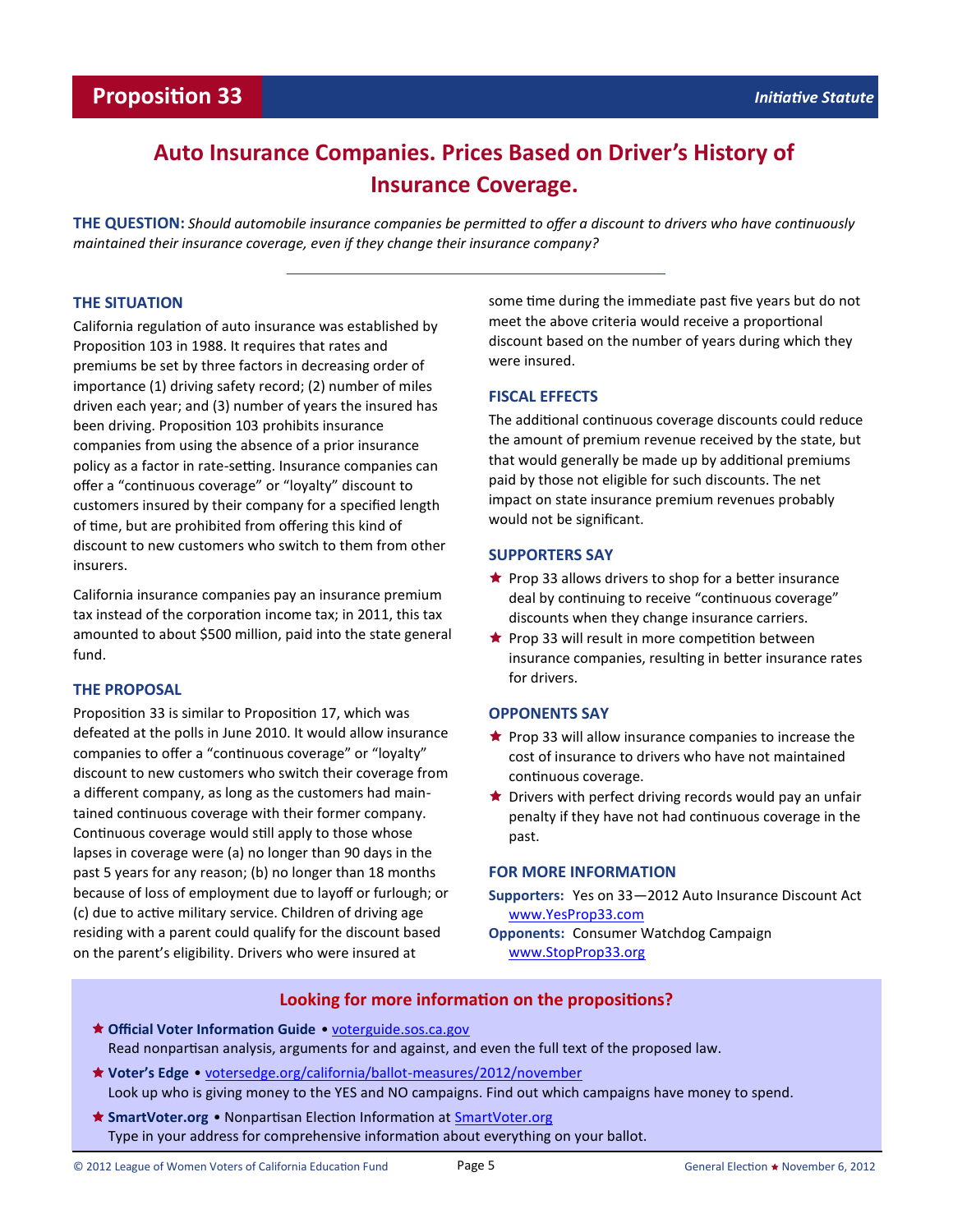# **Death Penalty.**

**THE QUESTION:** *Should the death penalty be repealed and replaced with life imprisonment without possibility of parole when someone is convicted of murder with specified special circumstances?*

### **THE SITUATION**

Current law makes murder in the first degree punishable either by death or life without possibility of parole when special circumstances of the crime are charged and proven. Special circumstances include murder carried out for financial gain, one that was especially cruel, or one committed during other specified criminal activities. Death penalty cases are automatically appealed and often involve extensive challenges in state and federal courts, so that such proceedings can take several decades to complete for each prisoner. According to the California Legislative Analyst's Office, 900 individuals have received death sentences since the current death penalty statute was enacted in 1978; of those, 14 have been executed, 75 have had their sentences reduced, and 83 have died in prison. Inmates under death sentence are generally handcuffed and escorted at all times when outside their cells, and are required to be placed in separate cells, whereas other prisoners share cells.

### **THE PROPOSAL**

Prop 34 would repeal the death penalty and specify that offenders currently under a sentence of death would be resentenced to prison terms of life without possibility of parole. Prop 34 would require convicted murderers to work while in prison and have their pay deducted for any debts owed to the victims' compensation fund. It would also establish a \$100 million "Safe California Fund" to support grants to police departments, sheriff's departments and district attorneys' offices to increase the rate at which homicides and rapes are solved. This fund would be in effect from 2012-13 through 2015-16 and would consist of transfers from the state General Fund.

### **FISCAL EFFECTS**

State and county court costs and county jail costs would be reduced because court proceedings regarding sentencing

would be shorter, resulting in savings of several million dollars a year. The state would also save \$50 million a year as a result of the Supreme Court and state agencies not having to participate in death penalty appeals, and there would be savings in the low tens of millions a year in state prison costs of housing death penalty prisoners. Additional future costs of prison construction would be avoided. All in all, it is estimated that these savings would amount to \$100 million annually in the first few years, growing to about \$130 million annually thereafter. Revenue produced by these savings would go into the state General Fund, and would be offset during the first four years by the \$100 million transferred out of the General Fund and into the "SAFE" fund.

### **SUPPORTERS SAY**

- $\star$  Evidence shows that more than 100 innocent people have been sentenced to death in the United States, and some have been executed.
- California will save hundreds of millions of dollars if we replace the death penalty with life in prison without possibility of parole.

### **OPPONENTS SAY**

- $\star$  Prop 34 takes \$100 million from the General Fund over the next four years and will result in many millions more in the future in long-term costs for housing and health care of convicted killers.
- $\bigstar$  Prop 34 lets murderers who commit heinous crimes escape justice.

#### **FOR MORE INFORMATION**

- **Supporters:** YES on 34—SAFE California Campaign [www.YesOn34.org](http://www.yeson34.org)
- **Opponents:** Californians for Justice and Public Safety [www.WaitingForJustice.net](http://www.waitingforjustice.net)

### **Choosing YES or NO on a Proposition**

As a rule, a **YES** vote means that you approve of the change a proposition would make, and a **NO** vote means that you want to leave things as they are now. However, there is an exception to the rule on this ballot. Prop 40 is a referendum on the current state Senate districts. A **YES** vote on Prop 40 means that you want to retain the current districts, and a **NO** vote means that you want to reject those districts.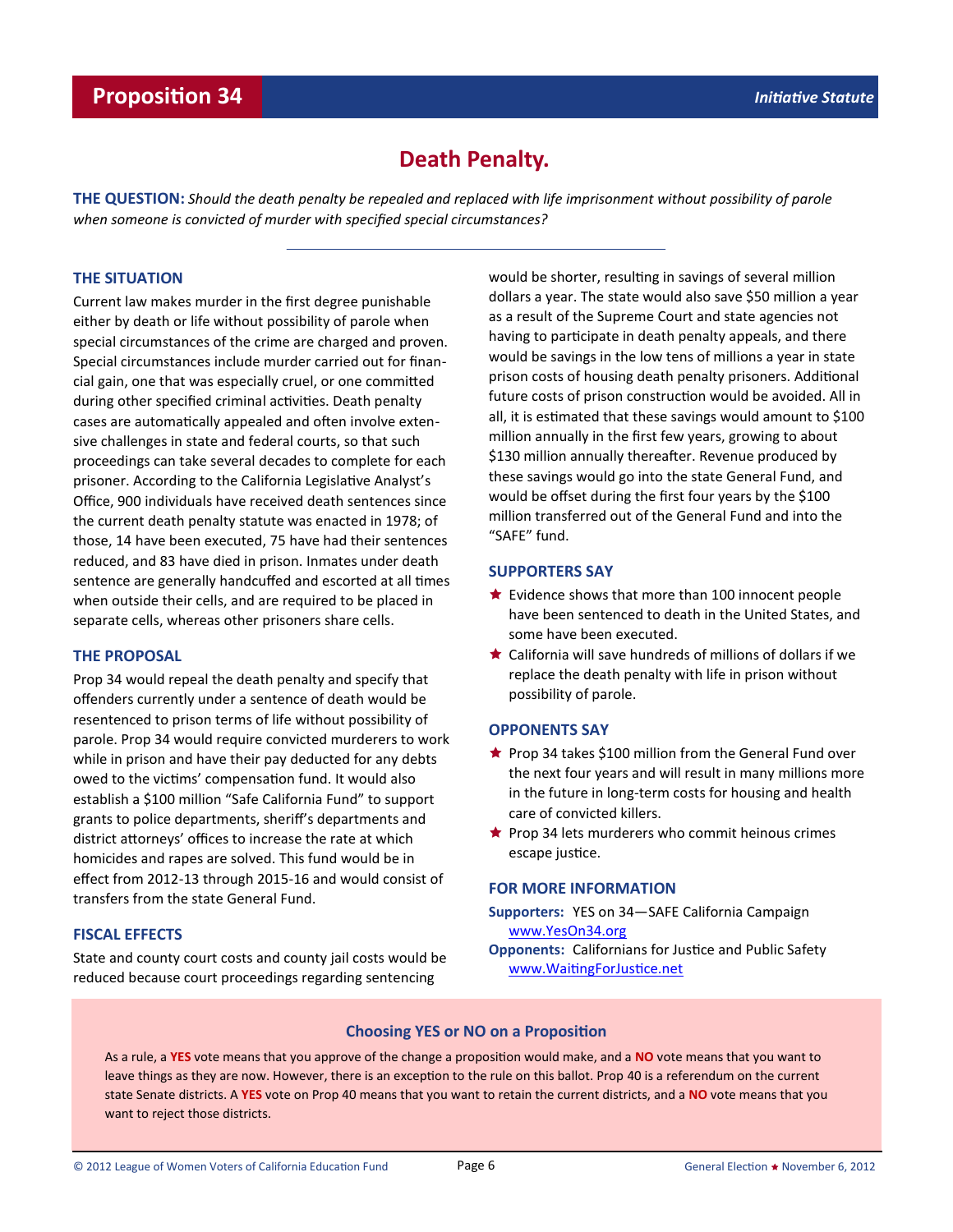# **Human Trafficking. Penalties.**

**THE QUESTION:** *Should the definition of human trafficking be expanded, penalties for traffickers be increased, convicted sexual traffickers be required to register as sex offenders, and additional training for law enforcement officers be required?* 

### **THE SITUATION**

Current law defines two forms of human trafficking: in one, coercion or fraud is used to obtain forced labor; in the other, it is used to induce commercial sex acts. Maximum sentences for sex trafficking vary with factors such as the age of the victim, or whether serious injury results.

Law enforcement officers doing investigative work sometimes have to determine whether a situation involves human trafficking, identify a person or persons as victims, and respond appropriately. Currently, training for such work is optional. Some departments have offered it, in some cases with federal help.

Convicted sex offenders are required to register with their local law enforcement departments. This requirement does not automatically include convicted sex traffickers.

### **THE PROPOSAL**

Proposition 35 would significantly increase fines and prison terms for human trafficking. Examples include raising the maximum prison term for labor trafficking from five years to twelve; raising it for forced sex trafficking of an adult from five years to twenty, and for that of a child, from eight years to life. Maximum fines would rise from \$100,000 to \$1,500,000.

Prop 35 would expand the definition of sex trafficking. For example, it would include such behavior as distributing or duplicating obscene matter depicting a child; this would not require any contact between the "trafficker" and the child. Convicted sexual traffickers would be required to register as sex offenders, reporting to local law enforcement entities. They, and all registered sex offenders, would have to report detailed information about their internet access: their servers, screen names, user identities, and more.

Law enforcement officers engaged in field work or investigation would have to complete a two-hour training course to help in identifying victims in ambiguous situations.

Some court procedures and rules of evidence would change. Evidence of involvement in sexual acts caused by human trafficking could not be used to prosecute the victim. Nor could it be used in court to challenge the victim's credibility.

Seventy percent of revenues collected from fines imposed by Prop 35 would go to agencies and non-profit groups providing direct services to victims. Thirty percent would be used for trafficking prevention, witness protection, and rescue operations.

## **FISCAL EFFECTS**

State and local annual costs are estimated at a couple of million dollars: longer sentences would increase prison population, and state and local costs would rise if arrests increased. Revenues would be allocated to victims' services, and would not offset costs.

### **SUPPORTERS SAY**

- $\bigstar$  We need stronger laws to deter human traffickers and online predators from exploiting vulnerable individuals.
- $\star$  We need to identify victims, protect their rights, and help them access necessary services.

### **OPPONENTS SAY**

*a website)*

- $\bigstar$  Prop 35 is badly drafted; it could have a detrimental effect on the state budget without reducing human trafficking.
- $\star$  Prop 35 threatens civil rights and privacy rights.

### **FOR MORE INFORMATION**

**Supporters:** Vote Yes on 35 • [www.VoteYesOn35.com](http://www.voteyeson35.com) **Opponents:** No on Prop 35 • [noonprop35@gmail.com](mailto:noonprop35@gmail.com) *(Opponents provided their e-mail address instead of*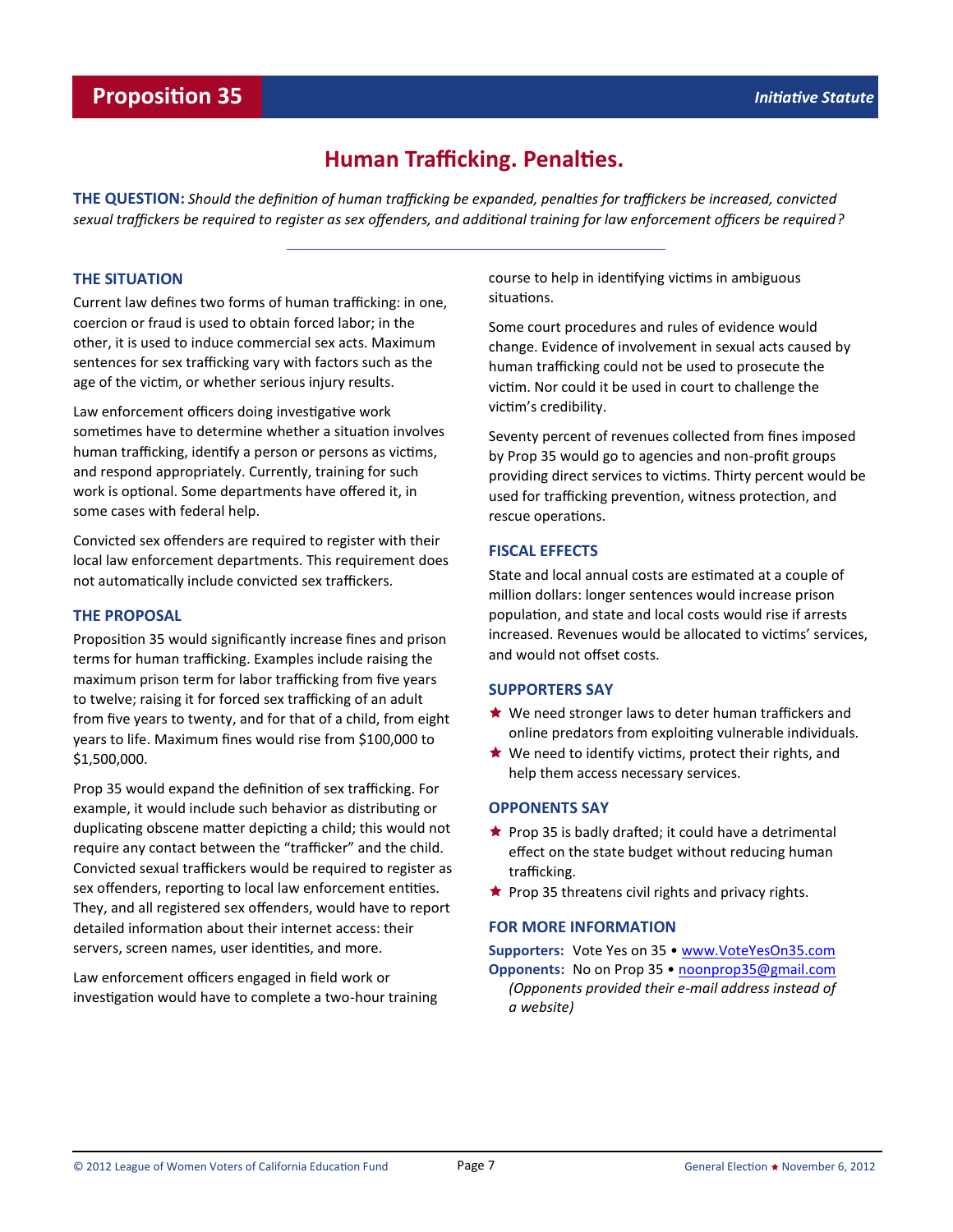# **Proposition 36** *Initiative Statute Initiative Statute*

# **Three Strikes Law. Repeat Felony Offenders. Penalties.**

**THE QUESTION:** *Should California law be amended to provide that a life sentence should not be imposed for a third felony conviction unless the third conviction is for a serious or violent felony?*

### **THE SITUATION**

There are three types of crimes: felonies, misdemeanors, and infractions. Felonies are the category with the greatest potential penalties, and further may be classified as "violent" or "serious," or both. Examples of violent felonies include murder, robbery and rape. Other felonies, such as assault with intent to commit robbery, are defined as serious, but not violent, while some felonies, such as grand theft (without use of a firearm or possession of a controlled substance), are not classified as either violent or serious.

California's three strikes law was passed as an initiative measure (Prop 184) in 1994. It imposes a life sentence for certain repeat offenders. If a person has two or more serious or violent felony convictions, the sentence imposed for *any* third felony conviction (not just serious or violent felonies) is life imprisonment with a minimum of 25 years before the possibility of parole.

### **THE PROPOSAL**

Prop 36 would provide that if a person with two previous serious or violent felony convictions is convicted of a third felony classified as non-serious and non-violent, the penalty for the third felony would be reduced to twice the usual term for that offense, instead of a minimum sentence of 25 years to life. A life sentence would still be imposed if either of the two previous felonies were for the most serious crimes (such as murder, attempted murder, rape, child molestation, and felonies involving use of a firearm) even if the third conviction is for a non-serious, non-violent offense.

Prop 36 would also allow previously sentenced third strikers to apply to be resentenced under the terms of Prop 36. Qualification for resentencing would largely depend on their prior history of convictions.

### **FISCAL EFFECTS**

*Savings:* Estimated \$70 to \$90 million annually over the next two decades because fewer people would be incarcerated for life, and some current inmates previously convicted of a non-violent, non-serious third strike offense would qualify for sentence review and possible reduction. A significant savings would result from a reduced need for costly medical care for elderly inmates.

*Costs:* One-time costs of a few million dollars relating to resentencing hearings for courts, district attorneys, public defenders, and county sheriffs statewide over the first couple of years.

### **SUPPORTERS SAY**

- $\star$  Prop 36 would make the punishment fit the crime and avoid the diversion of financial and law-enforcement resources in imposing life sentences on non-violent offenders.
- ★ There would be savings of potentially over \$100 million annually in the costs of housing and paying the healthcare expenses of non-violent third strike offenders.

### **OPPONENTS SAY**

- $\bigstar$  Prop 36 would allow the release from prison of dangerous repeat criminals sentenced to life terms, without parole or any supervision.
- $\bigstar$  The three strikes law has reduced the state's crime rate and prevented criminals from being recycled through our courts over and over again.

### **FOR MORE INFORMATION**

**Supporters:** Committee for Three Strikes Reform [www.FixThreeStrikes.org](http://www.fixthreestrikes.org)

**Opponents:** Save Three Strikes [www.SaveThreeStrikes.com](http://www.savethreestrikes.com)

### **Vote Requirement for State Propositions**

Any state proposition passes if more than 50 percent of the votes cast on that proposition are **YES**.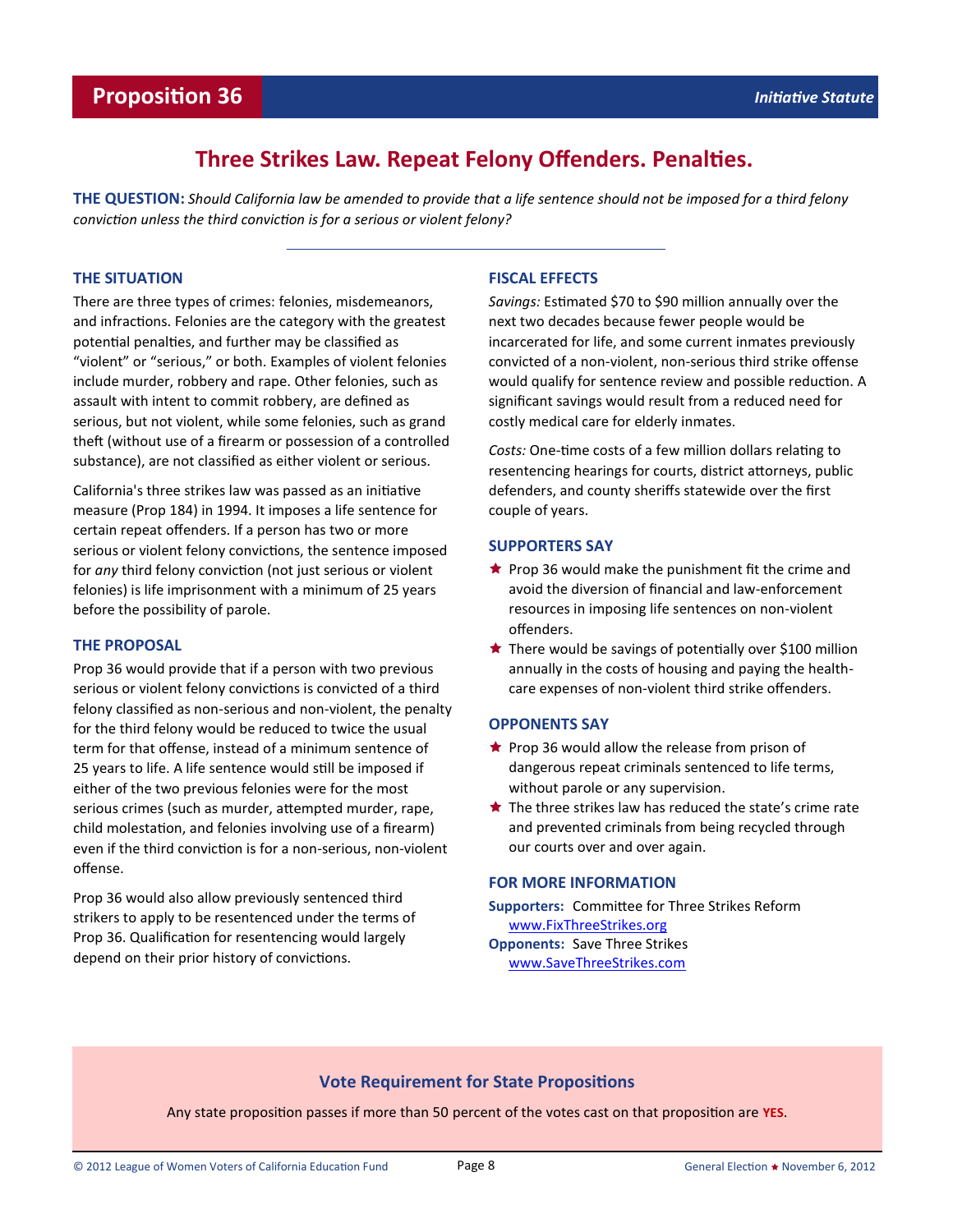# **Genetically Engineered Foods. Labeling.**

**THE QUESTION:** *Should labeling be required on foods containing genetically modified ingredients when such foods (whether raw or processed, plant or animal) are offered for sale to consumers in California?*

### **THE SITUATION**

According to some estimates, 40% to 70% of the foods currently for sale in California contain some genetically modified (GM) ingredients, sometimes referred to as genetically engineered (GE) ingredients or genetically modified organisms (GMO). Genetic modification changes (alters) an organism's genome, or hereditary information, in order to produce some desired change in that organism's characteristics. For example, it may improve a plant's resistance to pests, or allow it to withstand the use of pesticides.

No existing law regulates GE foods or requires food producers to identify foods produced through genetic engineering.

### **THE PROPOSAL**

Proposition 37 would change state law to require specific kinds of disclosure regarding genetically modified foods. It would require the labeling of raw or processed food offered for sale to consumers if it is made wholly or partially from plants or animals with altered genetic material. It would also prohibit the labeling or advertising of genetically altered food as "natural." Foods made from animals that are not genetically engineered, but are given genetically engineered feed would be exempted from Prop 37. Foods sold in restaurants and alcoholic beverages would also be exempt. Foods that are certified organic are exempt from Prop 37, as they are not legally allowed to contain any genetically altered ingredients.

The State Department of Public Health, which regulates the safety and labeling of foods, would develop the regulations

necessary to put Prop 37 into effect. Any state or local official or private individual would be allowed to sue for violation of the labeling provisions.

### **FISCAL EFFECTS**

The fiscal effects are unknown, but could potentially increase state administrative costs up to one million dollars annually to monitor compliance with the disclosure requirements specified in the measure.

### **SUPPORTERS SAY**

- $\bigstar$  Genetic engineering of plants and animals often causes unintended consequences and can lead to adverse health and/or environmental effects.
- $\star$  It would cost food producers very little to change their labels so that consumers could make informed decisions.

### **OPPONENTS SAY**

- $\star$  The regulation would require extra monitoring of foods and would open the door to frivolous lawsuits.
- $\bigstar$  Food producers unwilling or unable to modify their packaging would be forced to switch to higher-priced, non-genetically modified ingredients, potentially making food more expensive.

### **FOR MORE INFORMATION**

**Supporters:** California Right To Know [www.CARightToKnow.org](http://www.carighttoknow.org)

**Opponents:** No Prop 37—Stop the Deceptive Food Labeling Scheme • [www.NoProp37.com](http://www.noprop37.com)

# **Who can vote?**

You may register to vote in California if:

- You are a U.S. citizen and California resident.
- You will be at least 18 years old on election day.
- You are not in prison or on parole for a felony.
- You have not been judged mentally incompetent.

### **When must you re-register to vote?**

You need to fill out a new voter registration form if:

- You change your residence address or mailing address.
- You change your name.

You want to change your political party affiliation.

*If you registered and your name does not appear on the voter list at your polling place, you have a right to cast a provisional ballot at any polling place in your county.*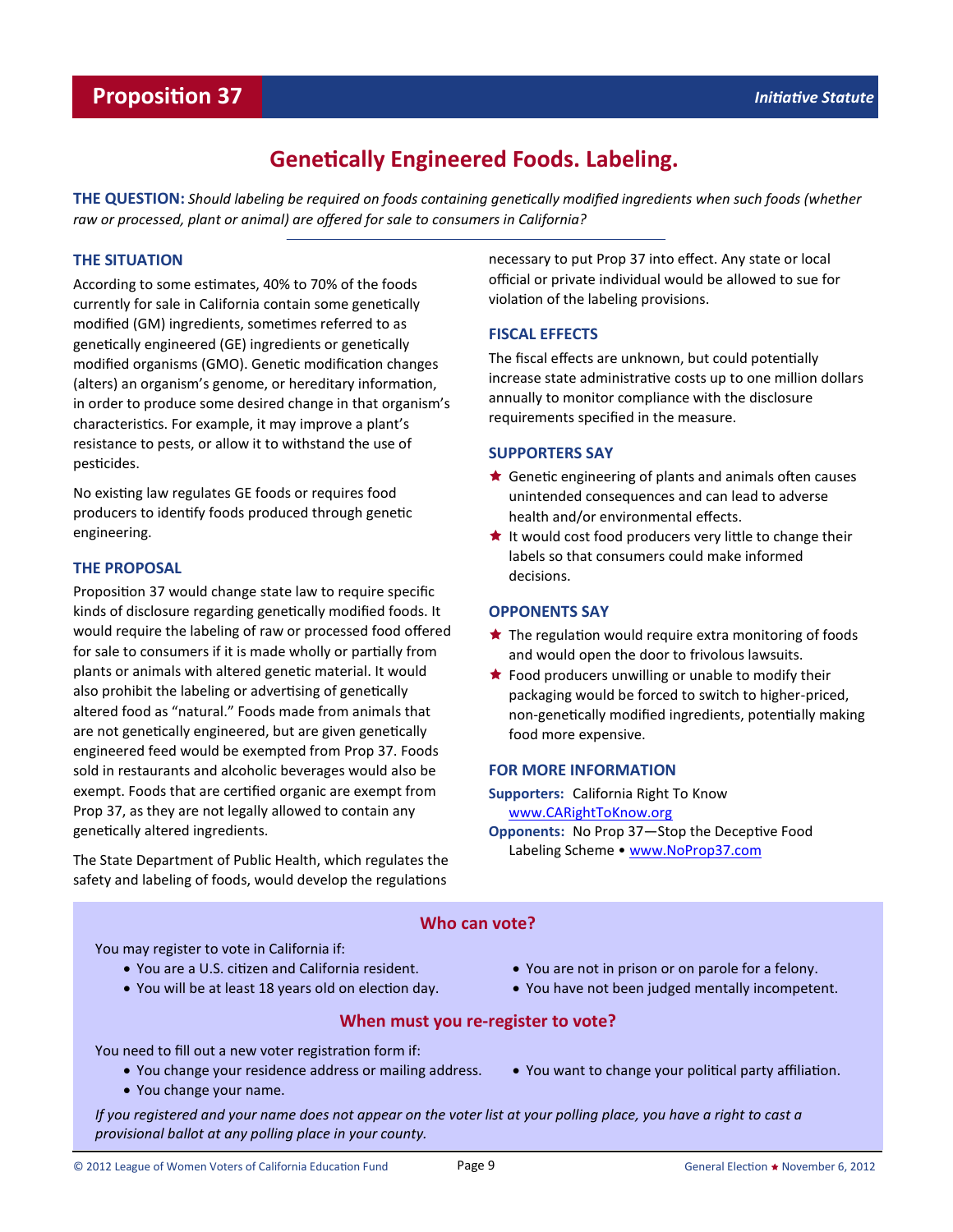# **Tax to Fund Education and Early Childhood Programs.**

**THE QUESTION:** *Should California's personal income tax rates be increased during 2013-24 to provide funds for public schools, early childhood education programs, and state debt payments?*

### **THE SITUATION**

The personal income tax (PIT) is imposed on individual income, at rates from 1% to 9.3%, higher rates being charged as income increases. An additional 1% tax applies to annual incomes over \$1 million (revenue dedicated to mental health services). The PIT revenue—totaling \$49.4 billion for the 2010-11 fiscal year—goes into the state's General Fund.

California provides educational services to about 6 million public school students, served through more than 1,000 local educational agencies. Most school funding is provided through what is commonly called the Proposition 98 minimum guarantee, which totaled \$43 billion in 2010-11.

Roughly 70% of this funding goes to school district governing boards, which determine the specific activities to be funded and the distribution among individual schools. The remaining 30% must be used for specific purposes, such as meals or transportation.

Most California children attend some type of early childhood program. While many families pay to participate, public funds also subsidize some children from low-income families. Because state and federal funding is insufficient, waiting lists are common.

### **THE PROPOSAL**

Prop 38 would increase PIT rates until 2024 on all but the lowest income bracket, impacting approximately 60% of filers. The maximum 9.3% PIT rate would be increased in stages up to 11.5% (on incomes of \$2,500,000 for single filers, \$5,000,000 for joint filers). The additional 1% tax for mental health services would continue to apply.

Prop 38 revenues would be dedicated to three purposes. In 2013-15, 60% of the funds would go to schools, 10% to early childhood programs, and 30% to state debt payments. In 2015-17, a somewhat higher share could be used for

# **Conflicting Propositions on This Ballot**

Propositions 30 and 38 contain conflicting tax-increase provisions. What if both measures are approved? See the shaded box at the bottom of the Prop 30 discussion. state debt payments. After that, up to 85% of the funds would go to schools and up to 15% would go to early childhood programs, with some revenue available for state debt payments.

## **FISCAL EFFECTS**

Initially, Prop 38 would generate approximately \$10 billion annually, and, although likely to fluctuate, this amount would tend to grow in later years. Due to these fluctuations and other uncertainties, the longer-term revenue increases are difficult to estimate.

In the initial years, school districts would receive roughly \$6 billion annually, or \$1,000 per student, for schools, lowincome students, and training, technology, and teaching materials. Early childhood programs would receive roughly \$1 billion annually, largely for child care and preschool.

Until the end of 2016-17, the remaining \$3 billion would be used to make payments on the state's general obligation debts, thus providing savings for other public programs. After that, schools would receive more as the amounts for state debt payments decrease significantly.

### **SUPPORTERS SAY**

- $\bigstar$  Prop 38 makes schools a priority again, guaranteeing funding to restore a well-rounded education.
- $\star$  School districts could use the funds in different ways at different schools—expenditures would be determined locally.

### **OPPONENTS SAY**

- $\star$  Taxpayers would be locked into higher taxes until 2024, with virtually no accountability as to how the money is spent.
- ★ Under Prop 38, there are no requirements to improve school performance or get rid of bad teachers.

### **FOR MORE INFORMATION**

**Supporters:** Yes on 38—More Money for Our Local Schools, Not Sacramento [www.OurChildrenOurFuture2012.com](http://www.ourchildrenourfuture2012.com)

**Opponents:** Stop the Middle Class Income Tax Hike— No on Prop. 38 [www.StopTheMiddleClassTaxHike.com](http://www.stopthemiddleclasstaxhike.com)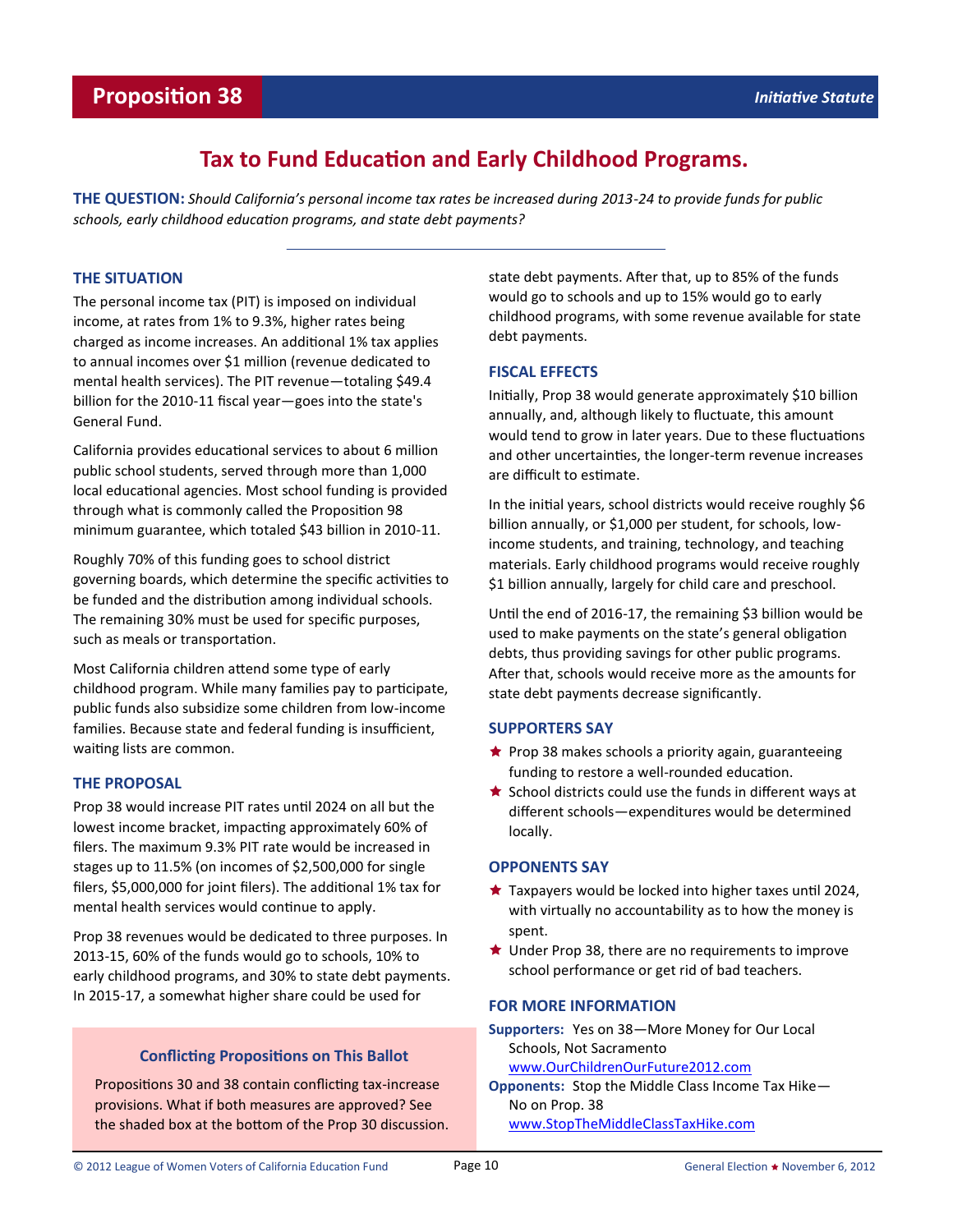# **Tax Treatment for Multistate Businesses. Clean Energy and Energy Efficiency Funding.**

**THE QUESTION:** *Should the California tax code be changed to require multistate firms to pay income taxes based on a percentage of their sales in California, with roughly half of the resulting tax increase to be used to fund clean/efficient energy projects for five years?* 

## **THE SITUATION**

Multistate businesses, which operate both in California and in other states or countries, pay the majority of California's corporate income taxes. Current law allows such businesses to choose the more beneficial of two tax formulas: one based on the proportion of its sales in California (the "single sales factor" formula); the other based on the proportion of its sales, payroll and property located in California (the "three-factor" formula). This option to choose between two tax formulas, first allowed in 2011, was a result of the 2009 state budget deal. Financial firms and agricultural or resource extraction firms must still use the three-factor formula.

### **THE PROPOSAL**

Prop 39 would require multistate firms doing business in California to use only the single sales factor formula, slightly modified. This change would not apply to agricultural, resource extraction or financial firms, which would remain on the three-factor formula, or to businesses operating only in California.

Prop 39 would establish a fund to support projects to improve energy efficiency and expand the use of alternative energy. Two existing state agencies would select and oversee the projects. A new Citizens Oversight Board would review all expenditures in the fund and report to the Legislature.

For the first five years, up to \$550 million annually would be transferred to the fund from the estimated revenue increase resulting from the Prop 39 tax change, with the remainder going to the state's General Fund.

### **FISCAL EFFECTS**

It is estimated that this change in corporate tax policy would generate approximately \$1 billion in additional revenue annually. For the first five years, Prop 39 would dedicate about \$550 million to energy efficiency and alternative energy projects. The state's General Fund would receive the remaining \$500 million for the first five years, and the entire \$1 billion per year starting in 2018-2019. The amounts generated by Prop 39 would increase over time. As a result of the new revenue, funds going to K-14 schools under the Prop 98 minimum funding guarantee would increase approximately \$200 million (or possibly more) annually for five years and at least \$500 million each year thereafter.

### **SUPPORTERS SAY**

- $\bigstar$  Prop 39 ensures that large corporations pay their fair share at a time when there have been drastic California budget cuts.
- $\bigstar$  Prop 39 will benefit taxpayers by funding energyefficient projects at schools and other public buildings.

### **OPPONENTS SAY**

- $\star$  Prop 39 is a \$1 billion tax increase that will result in the loss of thousands of jobs in California.
- $\bigstar$  Energy efficiency projects are already funded at a significant level—Prop 39 is a recipe for waste and corruption.

### **FOR MORE INFORMATION**

**Supporters:** Yes on 39—Californians to Close the Out-of-State Corporate Tax Loophole [www.CleanEnergyJobsAct.com](http://www.cleanenergyjobsact.com)

**Opponents:** California Manufacturers & Technology Association • [www.Stop39.com](http://www.stop39.com)